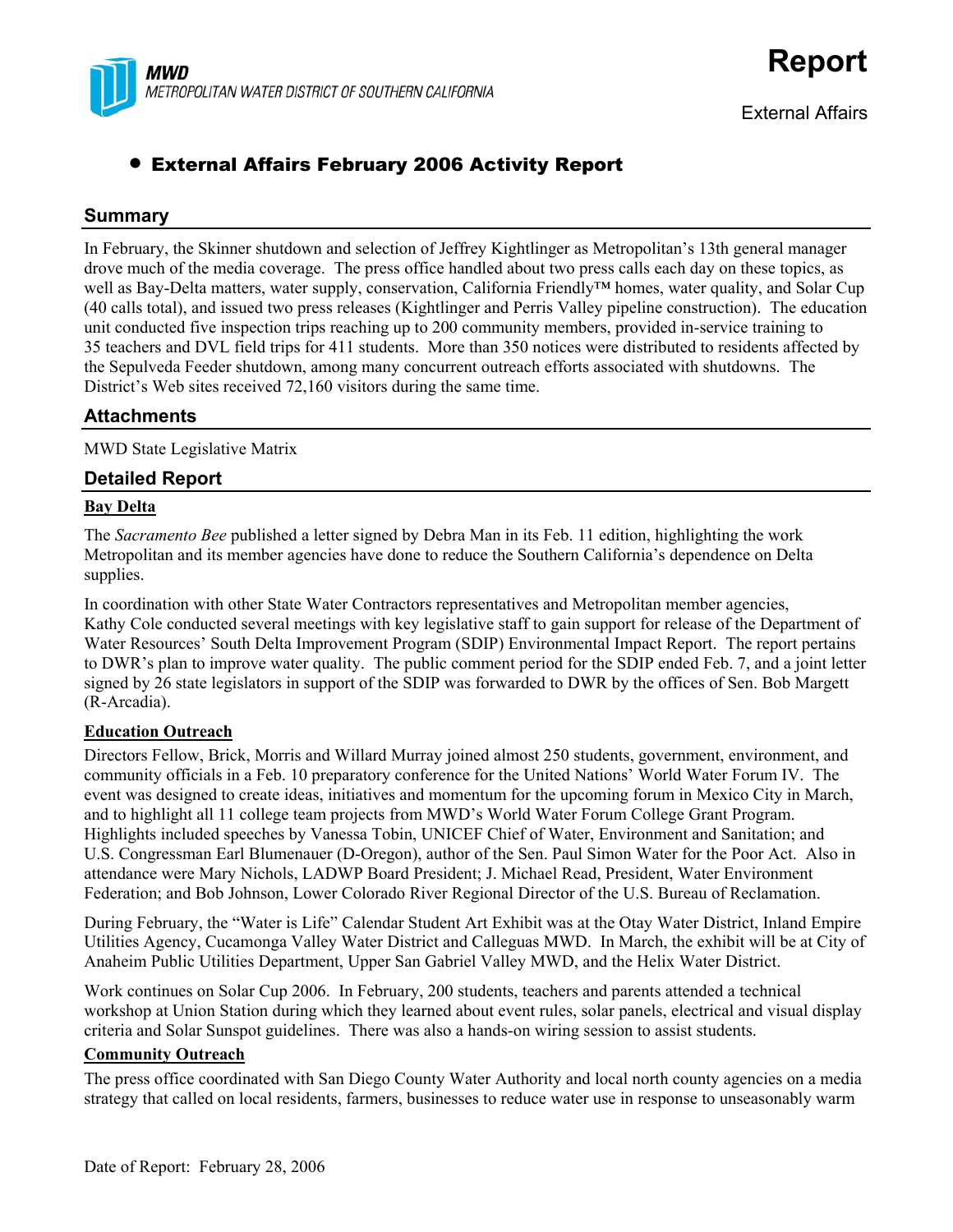# Board Report (External Affairs February 2006 Activity Report)

temperatures and windy conditions during a shutdown of the Skinner Treatment Plant. Media planning and water-saving calls to residents and business owners were vital in enabling agencies to withstand the shutdown.

External Affairs coordinated with Water System Operations, the Riverside County Office of Emergency Services and the National Weather Service on emergency response planning for Diamond Valley Lake. Metropolitan will conduct a tour of DVL for the NWS on March 14.

Metropolitan and Western MWD collaborated on a presentation to the Riverside Chamber of Commerce and March Joint Powers Authority on the Perris Valley Pipeline project. A press release was issued in February regarding an open house about the project and traffic impacts.

External Affairs, in collaboration with Water System Operation and Engineering, met with public works staff from Alhambra, Diamond Bar and Los Angeles on the Cross-Connection Program work sites within their respective cities.

### **California Friendly™**

Metropolitan conducted consumer research among Southern California homeowners about water usage, awareness of outreach efforts, effectiveness of the California Friendly™ brand and barriers to water use reduction. This included a phone survey of 500 Southern California homeowners with automatic sprinkler systems and personal intercept surveys at garden centers.

### **Legislative Outreach**

### *Regional*

Metropolitan joined Southern California Edison, the Gas Company, the Economic Alliance and the cities of Burbank and Los Angeles to form the San Fernando Valley Utilities Alliance. The coalition's mission is to pool resources and collaborate on regional outreach efforts which will educate businesses and residents on key issues and programs affecting the water, electric and gas industries. The alliance will conduct its first workshop on energy and water efficiency on March 24.

Director Larry Dick spoke to more than 300 Long Beach business owners at the Long Beach Chamber of Commerce's 2006 "California Visionary" Luncheon, which also included Secretary of State Bruce McPherson. Director Dick spoke on the need for a healthy Bay-Delta and local conservation programs. He also highlighted Metropolitan's continued support of non-profit groups that share Metropolitan's environmental goals in the City of Long Beach, including Aquarium of the Pacific.

Metropolitan hosted the Southern California Water Dialogue on Feb. 22. Approximately 40 people discussed the controversy over lining the All-American Canal, which is the subject of litigation involving the San Diego County Water Authority and three plaintiffs. Jeff Kightlinger was introduced and provided an overview of the Colorado River Basin states' proposal for managing shortage conditions, as well as a brief sketch of his priorities as Metropolitan's new general manager.

At the request of the San Gabriel Valley Council of Governments, Metropolitan organized a one-day San Gabriel Valley water issues workshop and facility inspection trip for about 30 participants. Participating agencies included the general managers from Upper San Gabriel and Three Valleys Municipal water districts as well as representatives from the San Gabriel Valley Council of Governments, San Gabriel Valley Economic Partnership, San Gabriel Basin Water Quality Authority and Main San Gabriel Basin Watermaster.

As part of its continued responsibilities on community aspects associated with the Palo Verde Land Management, Crop Rotation, and Water Supply Program, staff conducted a one-day Colorado River facilities inspection and community stakeholders visit for Director Randy Record, Chairman of the Colorado River Oversight Committee.

#### *Sacramento*

Funding for California's infrastructure continues to be a top priority in the state Capitol. In response to Gov. Arnold Schwarzenegger's proposed \$68 billion, 10-year infrastructure financing plan, Senate President pro Tempore Don Perata (D-Hayward) continues to promote SB 1024 – a \$14 billion plan focused on transportation and flood control - which was introduced last year. More recently, Assembly Speaker Fabian Nuñez (D-Los

Date of Report: February 28, 2006 2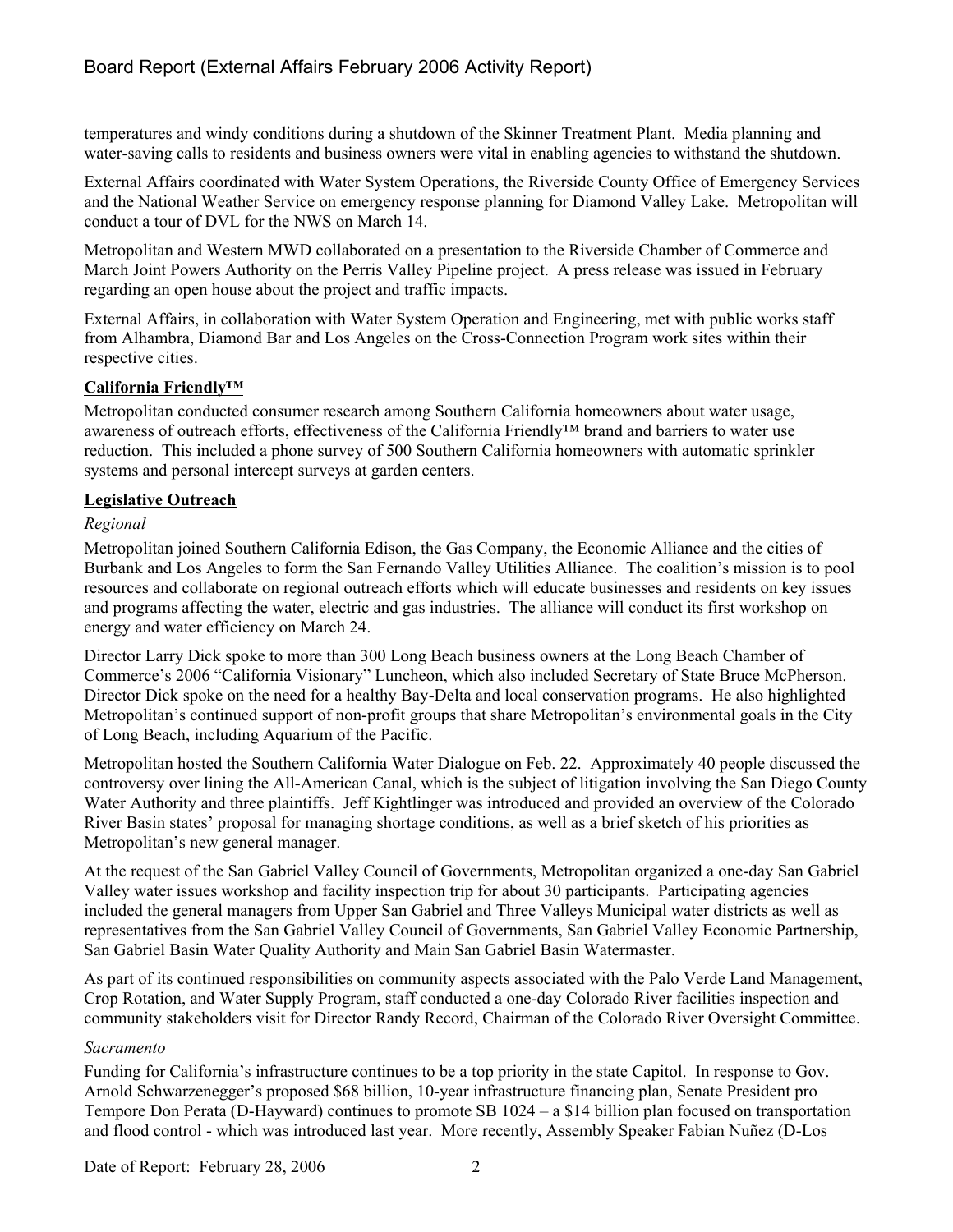Angeles) outlined his priorities for a \$35 billion bond plan that would provide \$10.8 billion for schools and state colleges, approximately \$16 billion for transportation and \$5 billion for flood control, clean water projects, parks and habitat preservation. Metropolitan staff continues to monitor infrastructure-related developments and will work to develop information for the March 7 board workshop on infrastructure financing policy principles.

## *Washington DC*

The President released his FY 07 budget on Feb. 6. It included \$38.6 million for various CalFed programs, \$17 million for the Lower Colorado River Operations Programs, \$10 million for Title XVI Water Reclamation Reuse, \$7.2 million for water conservation; \$22.8 million for Moab uranium clean up; \$19.5 million for the Colorado Salinity Control Program; and \$2.5 million for Colorado River Front Work and Levee System.

It is expected that Sen. Dianne Feinstein is no longer intending to introduce national perchlorate cleanup legislation and instead will be introducing legislation just for California perchlorate cleanup.

House Appropriations Committee Chairman Jerry Lewis (R-CA) has indicated that he will propose legislative process reforms to limit so-called earmarks for special funding of projects in appropriations bills and to add disclosure requirements meant to shine light on why projects are necessary. While the plan would sharply limit the number of projects each member can request per appropriations subcommittee, Lewis has not revealed specifically how many each member would be allowed. Criteria would also be established for all projects and require accountability and transparency by lawmakers.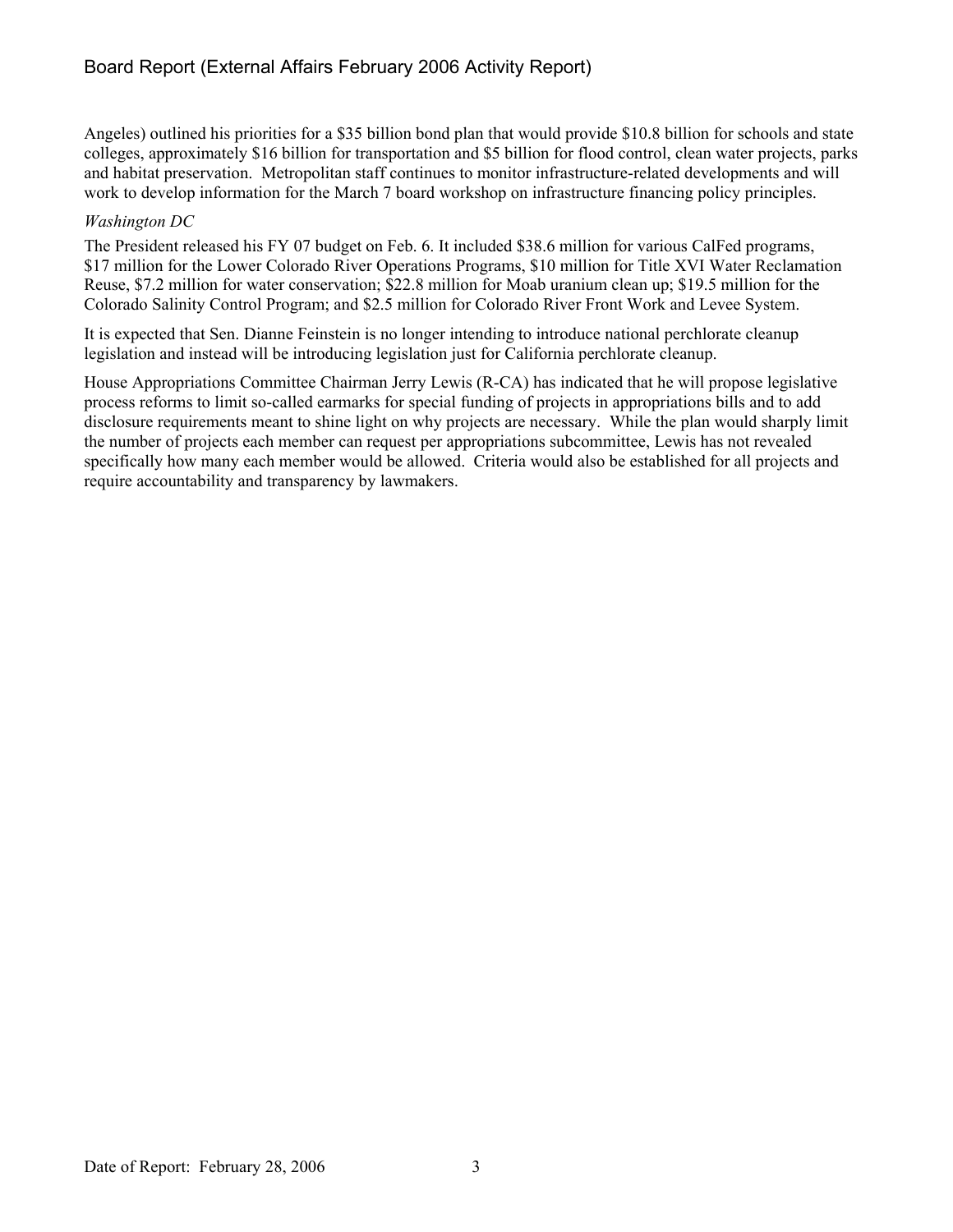# MWD State Legislative Matrix

| $\overline{Bill}$<br><b>Author</b> | <b>Amended Date;</b><br>Location            | <b>Title - Summary</b>                                                                                                                                                                                                                                                                                                                                                                                                                                                                                                                                                                                                                                                                                                                                         | <b>MWD</b><br><b>Position</b> | <b>Effect on MWD</b>                                                                                                                                                                                                                                                                                                                                                                                        |
|------------------------------------|---------------------------------------------|----------------------------------------------------------------------------------------------------------------------------------------------------------------------------------------------------------------------------------------------------------------------------------------------------------------------------------------------------------------------------------------------------------------------------------------------------------------------------------------------------------------------------------------------------------------------------------------------------------------------------------------------------------------------------------------------------------------------------------------------------------------|-------------------------------|-------------------------------------------------------------------------------------------------------------------------------------------------------------------------------------------------------------------------------------------------------------------------------------------------------------------------------------------------------------------------------------------------------------|
| AB 342<br>Baca (D)                 | <b>ASSEMBLY</b><br><b>TWO-YEAR</b><br>BILL) | Perchlorate Fee - Declares the intent of the Legislature to<br>enact legislation that would authorize the Department of Toxic<br>Substances Control to assess a fee on products that contain<br>perchlorate and to expand those funds to treat drinking water<br>wells contaminated with perchlorate.                                                                                                                                                                                                                                                                                                                                                                                                                                                          | Watch                         | Position based on Board-adopted policy principle.                                                                                                                                                                                                                                                                                                                                                           |
| AB 371<br>Goldberg (D)             | 8/30/2005;<br>Senate Inactive<br>File       | Water Recycling - Seeks to: 1) create incentives in the State<br>Water Resources Control Board's annual fee structure for<br>publicly-owned treatment works; 2) require recycled water<br>producers to provide the state Departments of Transportation<br>and General Services with specified information regarding<br>future availability of recycled water for landscaping 3) require<br>the Department of Water Resources to develop building code<br>standards for recycled water systems; and 4) remove "skull and<br>crossbones" symbol for recycled water.                                                                                                                                                                                              | Support<br>8/15/2005          | As initially introduced, this bill included several<br>additional provisions to improve local agencies'<br>abilities to increase delivery of recycled water. The<br>bill has been pared down to include only non-<br>controversial items. However, it has been made a<br>two-year bill and is intended to serve as a vehicle<br>should the WateReuse Associate reach<br>consensus on additional provisions. |
| AB 492<br>Baca (D)                 | 5/26/2005;<br>Senate Inactive<br>File       | Hazardous Materials: Perchlorate/Business Plans -<br>Requires a business that handles perchlorate material to<br>include, as part of its business plan and any updates to the<br>plan, information detailing the manner in which perchlorate<br>waste generated onsite is disposed or otherwise handled.                                                                                                                                                                                                                                                                                                                                                                                                                                                       | Watch<br>5/26/2005            | Position based on Board-adopted policy principle.                                                                                                                                                                                                                                                                                                                                                           |
| AB 672<br>Klehs (D)                | 9/2/2005;<br><b>VETOED</b>                  | <b>Reservoirs with Water Intended for Domestic Use - Clarifies</b><br>existing law pertaining to the current, general prohibition against<br>body-contact with reservoir water intended for domestic use.<br>Requires each governmental entity that owns a water supply<br>reservoir larger than 3,500 acre feet to prepare and adopt a<br>watershed or recreation master plan, as specified. Provides an Watch<br>exemption from the recreation planning process for reservoirs<br>for which the public agency has determined that, pursuant to<br>findings of any vulnerability assessment, increased public<br>access poses significant risk. Exempts reservoirs that provide<br>treated water directly to consumers. Exempts pumping-facility<br>forebays. | 7/14/05                       | Metropolitan and several of its member agencies<br>were opposed to the April 28 version of the bill due<br>to the infeasibility of providing recreation at certain<br>facilities for a variety of reasons, including security<br>and water quality. An agreement was struck with<br>the author on amendments that moved the water<br>agencies to a neutral position.                                        |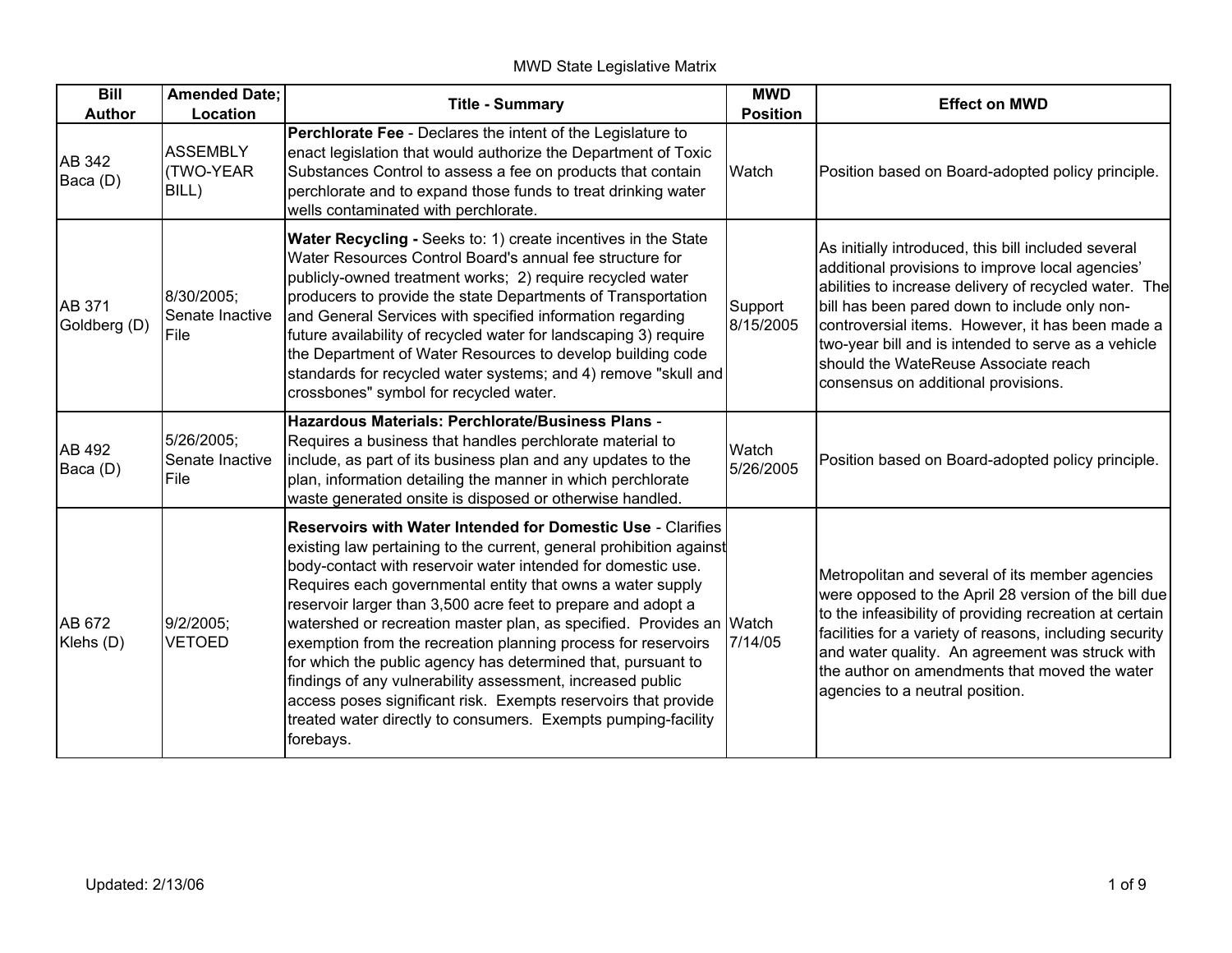| <b>AB 771</b><br>Saldana (D) | 7/14/2005;<br><b>VETOED</b>                                                               | <b>Coastal Commission: Ex Parte Communications - Amends</b><br>provisions regarding disclosure of ex parte communications by<br>a commissioner to require that an electronic report of any such<br>communication be made within three days or at the next public<br>hearing on the record, if within three days. Also provides for<br>development of forms for disclosure report and their posting on<br>the Commission's website and agendas.                                                                                                                                                                                            | Watch<br>7/14/2005   | Position based on historical practice (similar Board<br>action on AB 2725 during the last legislative<br>session.) In its prior form, AB 771 would have<br>severely and unreasonably restricted ex parte<br>communications with members of the California<br>Coastal Commission. The ability to effectively<br>communicate information regarding the complex<br>issues associated with ocean desalination projects<br>is critical. The bill was amended to remove<br>Metropolitan's opposition. |
|------------------------------|-------------------------------------------------------------------------------------------|-------------------------------------------------------------------------------------------------------------------------------------------------------------------------------------------------------------------------------------------------------------------------------------------------------------------------------------------------------------------------------------------------------------------------------------------------------------------------------------------------------------------------------------------------------------------------------------------------------------------------------------------|----------------------|-------------------------------------------------------------------------------------------------------------------------------------------------------------------------------------------------------------------------------------------------------------------------------------------------------------------------------------------------------------------------------------------------------------------------------------------------------------------------------------------------|
| AB 1234<br>Salinas (D)       | 8/22/2005;<br><b>CHAPTERED</b>                                                            | Local Agencies: Compensation and Ethics - Is intended as a<br>local government "sunshine" measure that would apply equally<br>to cities, counties, special districts and school districts. Rather<br>than limit local governments' compensation and reimbursement<br>rates and practices, this measure requires that each local<br>government establish publicly-adopted policies that outline its<br>practices. Would also require ethics training for members of<br>local governments' governing bodies and designated<br>employees every two years. If agency does not adopt its own<br>reimbursement rates then IRS rates will apply. | Support<br>8/22/2005 | A reasonable, balanced and positive measure that<br>will add transparency to the actions of all local<br>governments, while maintaining local entities'<br>ability to establish compensation and<br>reimbursement policies that are appropriate for<br>their circumstances and needs.                                                                                                                                                                                                           |
| AB 1244<br>Wolk (D)          | 1/19/2006;<br>Senate Natural<br>Resources and<br>Water<br>Committee<br>(TWO-YEAR<br>BILL) | <b>CALFED Bay-Delta Program - Clarifies the relationship of the</b><br>California Bay-Delta Authority and its implementing agencies<br>with the federal government with regard to the California Bay-<br>Delta Program and to conform the state act to the federal act,<br>requiring state agencies to cooperate with federal agencies to<br>meet the goals of the program. Authorizes the Authority to enter<br>into specified cooperative agreements to carry out the program.<br>Authorizes the lead scientist to seek assistance from experts<br>for scientific programs.                                                             | Watch<br>01/19/2006  | In light of pending discussions on a long-term<br>finance plan for the CALFED Bay-Delta Program<br>and the pending fiscal/program review undertaken<br>by the Schwarzenegger Administration, the bill was<br>placed on the inactive file until next year to allow<br>both efforts to proceed.                                                                                                                                                                                                   |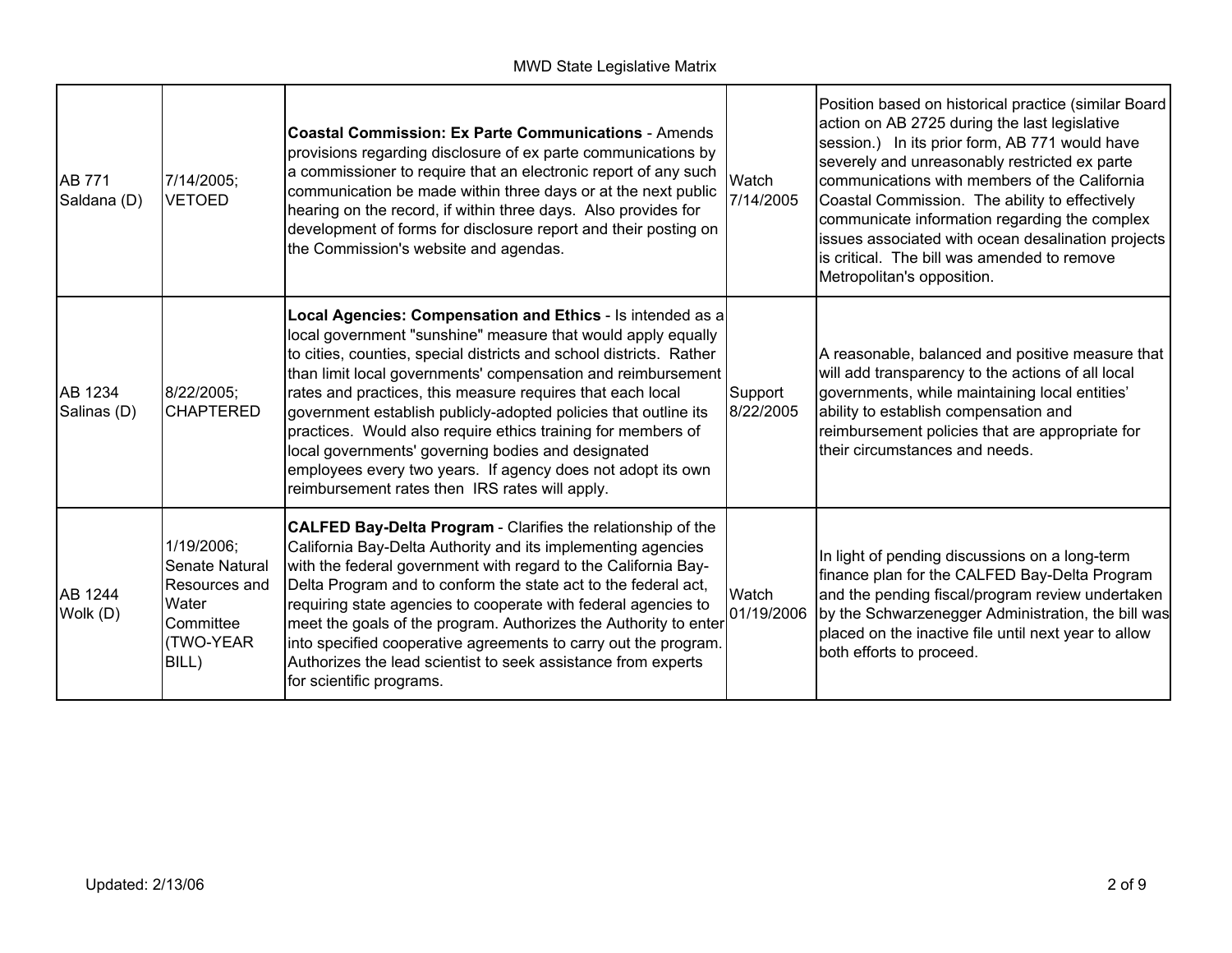| <b>AB 1245 Wolk</b><br>(D)                                 | 4/21/2005;<br>Senate Natural<br>Resources and<br>Water<br>Committee    | CALFED Bay-Delta Program - Relates to the California Bay-<br>Delta Authority. Establishes the Environmental Water Account<br>Fund for the benefit of the California Bay-Delta Environmental<br>Water Account Program. Authorizes the money in the fund to<br>be expended for the protection and recovery of fishery<br>resources, the adjustment of the operations of the State Water<br>Project, or the Central Valley Project, or the acquisition of water<br>to supplement the water made available by regulation.<br>Authorizes the acquiring or selling of water.                           | Support<br>04/21/2005              | The EWA is an important element of<br>Metropolitan's water supply reliability. In light of<br>pending discussions on a long-term finance plan<br>for the CALFED Bay-Delta Program and the<br>pending fiscal/program review undertaken by the<br>Schwarzenegger Administration, the author made<br>the bill a two-year bill.     |
|------------------------------------------------------------|------------------------------------------------------------------------|--------------------------------------------------------------------------------------------------------------------------------------------------------------------------------------------------------------------------------------------------------------------------------------------------------------------------------------------------------------------------------------------------------------------------------------------------------------------------------------------------------------------------------------------------------------------------------------------------|------------------------------------|---------------------------------------------------------------------------------------------------------------------------------------------------------------------------------------------------------------------------------------------------------------------------------------------------------------------------------|
| AB 1290<br>La Malfa (R)                                    | <b>ASSEMBLY</b><br>(TWO-YEAR<br>BILL)                                  | Water Use Fees - Declares that it is the intent of the<br>Legislature to finance programs that were formerly funded by<br>the imposition of fees for a specified application, registration,<br>petition, request, or proof of claim relating to water use, or a<br>notice to extract groundwater by appropriating funds from the<br>fund that remain available for that purpose.                                                                                                                                                                                                                 | Oppose                             | This bill seeks to effectively and completely<br>eliminate funding for the SWRCB's Division of<br>Water Rights. It eliminates the SWRCB's ability to<br>carry out its general regulatory responsibilities and<br>would eliminate funds necessary to process water<br>rights filings and to administer existing water<br>rights. |
| AB 1341<br>Environmental Senate<br>Material Cmte Committee | 8/22/05;<br>Safety & Toxic Appropriations                              | Hazardous Waste: Major Appliance Disposal - Makes a<br>technical, nonsubstantive change to existing law that requires a<br>person who transports, delivers, or sells discarded major<br>appliances to a scrap recycling facility to provide evidence that Watch<br>the person is a certified appliance recycler and that prohibits a<br>scrap recycling facility from accepting a discarded major<br>appliance from any person who is not a certified appliance<br>recycler.                                                                                                                     | 6/21/2005                          | Position based on Board-adopted policy principle.                                                                                                                                                                                                                                                                               |
| AB 1354<br>Baca (D)                                        | Assembly (TWO-<br><b>YEAR BILL)</b>                                    | Drinking Water: Perchlorate Levels - Requires the<br>Department of Health Services to establish a maximum<br>drinking water standard contaminant level for perchlorate of 6<br>parts per billion, to be phased in over a period of two years<br>commencing January 1, 2006.                                                                                                                                                                                                                                                                                                                      | Oppose                             | Position based on Board-adopted policy principle.<br>Metropolitan historically opposes legislation that<br>seeks to set MCLs through legislation versus the<br>regulatory process.                                                                                                                                              |
| AB 1453<br>Daucher (R)                                     | 3/30/2005;<br>Assembly<br>Judiciary<br>Committee<br>(TWO-YEAR<br>BILL) | <b>Superior Courts: Adjudication of Rights to Produce -</b><br>Establishes nine water divisions in the superior courts of<br>specified counties. Requires the presiding judge of the superior<br>court of each specified county to assign a water judge to the<br>water division to preside over actions that involve the<br>adjudication of rights to produce groundwater. Provides for the<br>transfer of groundwater actions to those court. Requires the<br>presiding judge to consider the experience in groundwater<br>adjudications of each candidate for assignment as a water<br>judge. | Support in<br>Concept<br>3/30/2005 | Judges with a water law background would provide<br>greater efficiency and expertise in adjudicating and<br>improving the administration of groundwater<br>cases.                                                                                                                                                               |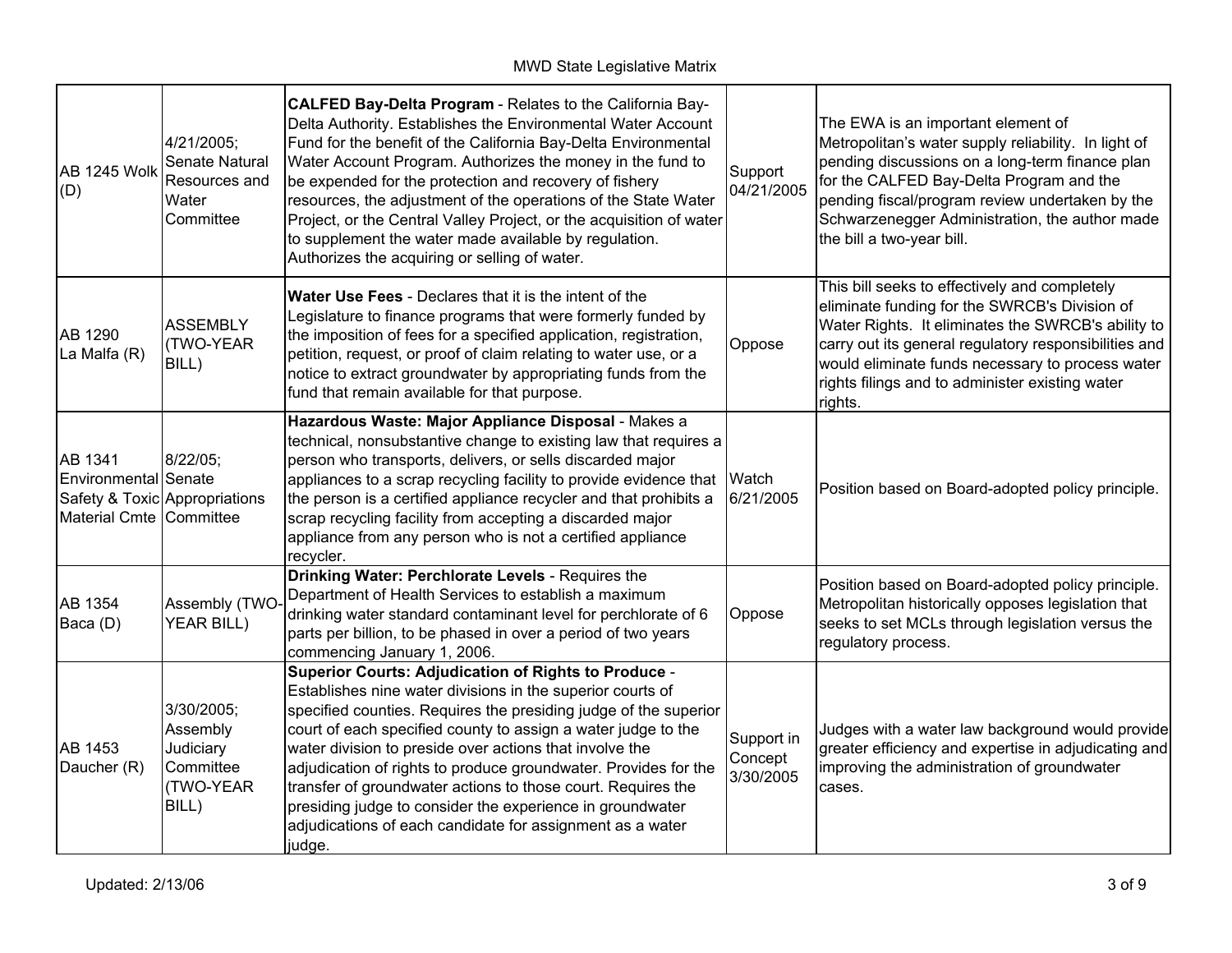| AB 1466<br>Laird $(D)$       | 8/15/2005;<br><b>VETOED</b>                                        | Tamarisk Plant Control - Requires the Department of Water<br>Resources to develop a program to control or eradicate<br>tamarisks plants in the Colorado River watershed within<br>California and establishes another program to control or<br>eradicate tamarisk plants in the watershed generally.                                                                                                                                                                                                                                                                                                                                                                                                                               | Support<br>8/15/2005 | Greater focus on control and eradication of<br>tamarisk would likely benefit users of Colorado<br>River water. Tamarisk removal would also have<br>general environmental benefits given the plant has<br>relatively little habitat value and crowds out native<br>vegetation.                                                                                                                                                                                                                               |
|------------------------------|--------------------------------------------------------------------|-----------------------------------------------------------------------------------------------------------------------------------------------------------------------------------------------------------------------------------------------------------------------------------------------------------------------------------------------------------------------------------------------------------------------------------------------------------------------------------------------------------------------------------------------------------------------------------------------------------------------------------------------------------------------------------------------------------------------------------|----------------------|-------------------------------------------------------------------------------------------------------------------------------------------------------------------------------------------------------------------------------------------------------------------------------------------------------------------------------------------------------------------------------------------------------------------------------------------------------------------------------------------------------------|
| AB 1665 Laird<br>(D)         | 9/8/2005; Senate<br>Natural<br>Resources and<br>Water<br>Committee | Flooding - Renames the Reclamation Board the Central Valley<br>Flood Management Board. Also requires DWR to develop a<br>schedule for mapping flood risk areas in the Sacramemnto and<br>San Joaquin River drainage areas and directs DWR to prepare<br>a report describing a flood control plan. Further requires each<br>local agency responsible for project flood works O&M to<br>annually submit specified information to the new Board.<br>Counties must identify every parcel of land located in a levee<br>failure inundation zone and provide landowner notice of the<br>flood hazard. Further requires a flood control system status<br>report by 1/1/11 and requires Board to prepare levee failure<br>inudation maps. | Watch<br>08/15/2005  | DWR sponsored bill in response to the Paterno<br>court decision.                                                                                                                                                                                                                                                                                                                                                                                                                                            |
| <b>AB 1721</b><br>Pavley (D) | 9/6/2005;<br>CHAPTER 581                                           | <b>Environmental Education - Provides that if the State Board of</b><br>Education determines that the education principles for the<br>environment are not appropriate for inclusion in the textbook<br>adoption criteria, the board would be required to collaborate<br>with the Office of Education and the Environment to make the<br>changes necessary to ensure that the principles are included in<br>the textbook adoption criteria.                                                                                                                                                                                                                                                                                        | Support<br>9/6/2005  | This is a technical clean-up to a bill Metropolitan<br>supported in a previous legislative session. [AB<br>1548 (Pavley)]                                                                                                                                                                                                                                                                                                                                                                                   |
| ACA 13<br>Harman (R)         | 4/21/2005;<br>Assembly Local<br>Government<br>Committee            | Local Government: Assessments and Fees or Charges -<br>Proposes a Constitutional Amendment that excludes a fee or<br>charge related to flood control, stormwater drainage or surface<br>water drainage from restrictions on the imposition or increase of 4/21/2005<br>a property-related fee or charge by a city, county or special<br>district.                                                                                                                                                                                                                                                                                                                                                                                 | Watch                | Would exclude any levy for flood control purposes<br>from the Constitutional requirements of Proposition<br>218, including any levy imposed to finance capital<br>costs or maintenance and operation expenses for<br>flood control. If the Legislature and the voters<br>approved this change to Proposition 218, it would<br>make it easier for local flood control agencies to<br>adopt assessments for flood control purposes<br>since approvals would only be required from their<br>respective boards. |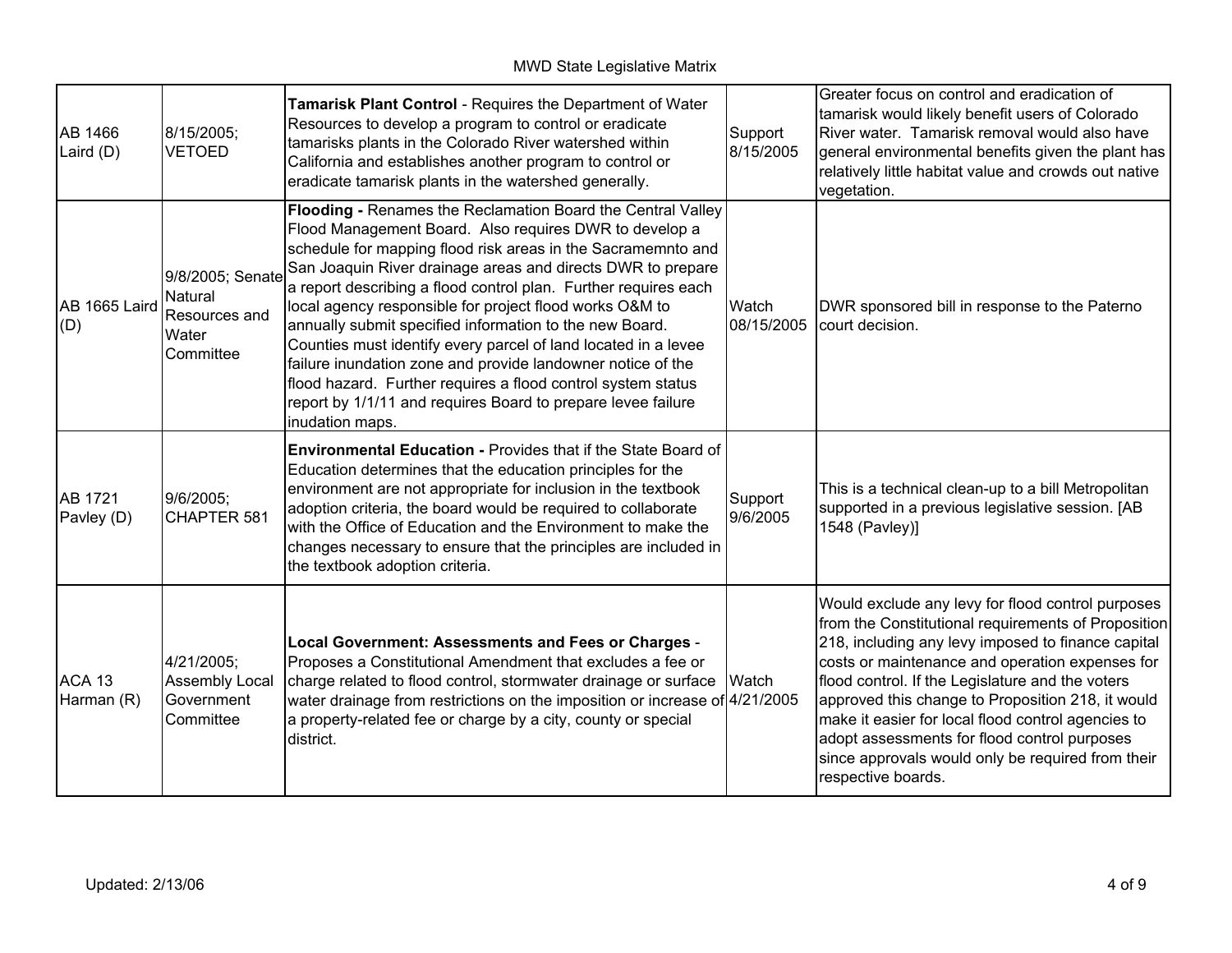| ACR <sub>84</sub><br>Walters (R) | Assembly Water,<br>Parks and<br>Wildlife<br>Committee                                        | <b>Ocean Water Desalination - Memorializes the Legislature's</b><br>support of the development of ocean water desalination, where<br>economically and environmentally appropriate, as an element<br>of a balanced water supply portfolio to increase available water<br>supply, to meet current and future water demands, and to<br>reduce the level of dependence on imported water supplies.                                                                                                                      | Support                            | This resolution is for support of future seawater<br>desalination projects. It could facilitate<br>development of seawater desalination projects by<br>Metropolitan or our member agencies to meet the<br>IRP Update targets for desalination.                                                                                                                                                                                                                                                                                                                                                                                               |
|----------------------------------|----------------------------------------------------------------------------------------------|---------------------------------------------------------------------------------------------------------------------------------------------------------------------------------------------------------------------------------------------------------------------------------------------------------------------------------------------------------------------------------------------------------------------------------------------------------------------------------------------------------------------|------------------------------------|----------------------------------------------------------------------------------------------------------------------------------------------------------------------------------------------------------------------------------------------------------------------------------------------------------------------------------------------------------------------------------------------------------------------------------------------------------------------------------------------------------------------------------------------------------------------------------------------------------------------------------------------|
| <b>SB 31</b><br>Florez (D)       | Senate Natural<br>Resources and<br>Water<br>Committee<br>(TWO-YEAR<br>BILL)                  | <b>Water Fees</b> - Revises provisions for making water rights filings<br>with the State Water Resources Control Board. Changes the<br>listing of applications subject to the board's schedule of fees.<br>Denominates the fees as transaction fees. Limits the fees to<br>processing costs. Requires adjustments of individual<br>transaction fees. Requires the annual permit or license fees to<br>be imposed based upon the number of acre-feet of water<br>covered by the permit or license.                   | Oppose<br><b>Unless</b><br>Amended | This bill would not provide adequate funding for the<br>SWRCB Division of Water Rights thus severely<br>impacting the Division's ability to address misuse<br>of water or environmental impacts. Also, the<br>federal CVP's share of fees could be shifted to<br>SWP contractors and other water users.                                                                                                                                                                                                                                                                                                                                      |
| <b>SB 113</b><br>Machado (D)     | 4/14/2005;<br>Assembly Water,<br>Parks and<br>Wildlife<br>Committee<br>(TWO-YEAR<br>BILL)    | California Bay-Delta Authority Act - Relates to existing law<br>which requires the California Bay-Delta Authority to review,<br>approve, and make recommendations regarding certain annual<br>program plans and project expenditures submitted by the<br>implementing agencies based on prescribed criteria. Requires<br>the Authority, in undertaking that review, approval or<br>modification, to consider the extent to which those plans or<br>expenditures are consistent with the beneficiary pays principle. | Oppose<br>4/14/2005                | Seeks to define the CALFED concept of<br>"beneficiary pays." Metropolitan is concerned that<br>the measure's definitions of public and private<br>benefits and its general descriptions of what types<br>of projects would and would not be eligible for<br>public funding would effectively create a burden of<br>proof for using public funds for such purposes as<br>water use efficiency projects. In light of pending<br>discussions on a long-term finance plan for the<br>CALFED Bay-Delta Program and the pending<br>fiscal/program review undertaken by the<br>Schwarzenegger Administration, the bill was made<br>a two-year bill. |
| <b>SB 187</b><br>Soto (D)        | 6/22/2005;<br>Assembly<br>Environmental<br>Safety and Toxic<br><b>Materials</b><br>Committee | Drinking Water: Contaminants - Requires OEHHA to revise<br>the perchlorate PHG if 1) "any risk assessment conducted by<br>any state agency in the United States after April 1, 2005"<br>concludes that perchlorate exposure below 6 ppb is a risk to<br>pregnant women, fetuses, infants or other vulnerable sub-<br>populations; or 2) any state agency in the U.S. establishes an<br>MCL lower than 6 ppb. Also requires DHS to revise the<br>perchlorate MCL if the PHG is revised.                              | Oppose<br>6/22/2005                | Position based on Board-adopted policy principle.<br>Establishes a dangerous precedent in that it gives<br>deference to regulatory agencies outside<br>California. Undercuts OEHHA's authority, requires<br>OEHHA to revise the PHG independent of the<br>quality of the risk assessment conducted by<br>another agency and fails to recognize that a<br>margin of safety is already built into the current<br>PHG.                                                                                                                                                                                                                          |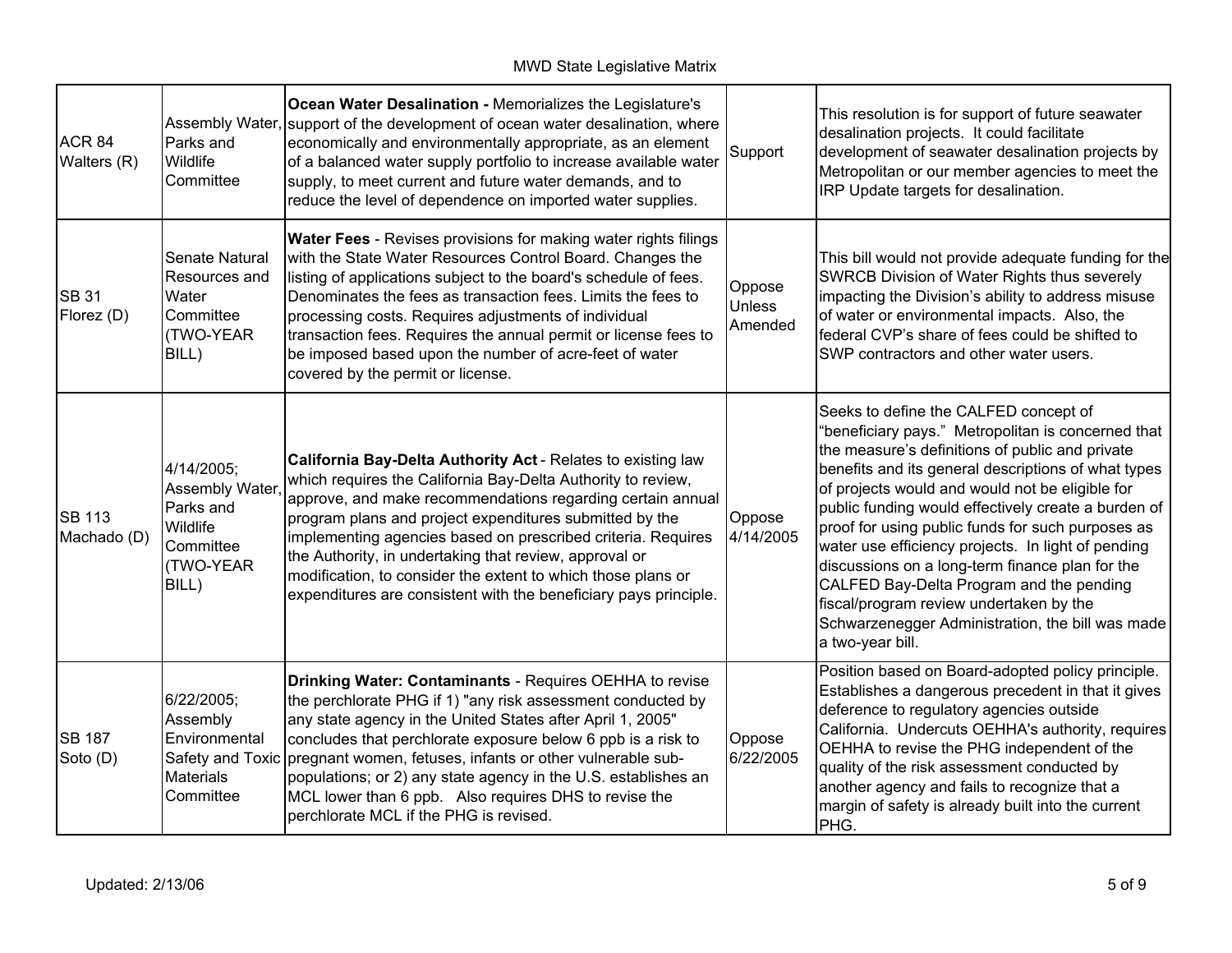| <b>SB 274</b><br>Romero (D)  | 7/12/2005;<br>CHAPTER 254                                          | Incompatible Offices: Elected and Appointed Positions -<br>Provides that service on an appointed or elected governmental<br>board, commission, committee, or other body shall be deemed<br>to be inconsistent, incompatible, in conflict with, or inimical to<br>the duties of service on another elected or appointed<br>governmental board, commission, committee, or other body, if<br>the service in the offices satisfies this common law test for<br>incompatibility. Requires an elected or appointed member of<br>one of two local bodies to resign prior to accepting the second<br>position.                                                                                                     | Watch<br>7/12/2005   | Excludes specific offices permitted by statute, and<br>is broader than existing common law in that it<br>includes public policy concerns, as well as actual<br>significant clashes of duties, as criteria for finding<br>incompatible offices.                                                                                                                             |
|------------------------------|--------------------------------------------------------------------|------------------------------------------------------------------------------------------------------------------------------------------------------------------------------------------------------------------------------------------------------------------------------------------------------------------------------------------------------------------------------------------------------------------------------------------------------------------------------------------------------------------------------------------------------------------------------------------------------------------------------------------------------------------------------------------------------------|----------------------|----------------------------------------------------------------------------------------------------------------------------------------------------------------------------------------------------------------------------------------------------------------------------------------------------------------------------------------------------------------------------|
| <b>SB 350</b><br>Machado (D) | 7/5/2005;<br>Assembly Water,<br>Parks and<br>Wildlife<br>Committee | San Joaquin River Restoration and Water Management -<br>Sponsored by the Natural Resources Defense Council and the<br>Central/South Delta Water Agencies, this bill would establish<br>the San Joaquin River Fund to provide grants for "restoration of<br>streamflows and native anadromous fish populations" or<br>'acquisition of cost-effective replacement water supplies and<br>related actions." Appropriates \$9.16 million from Proposition 13<br>(proceeds from a grant previously awarded to but reverted from<br>the Friant Water Users Authority) and directs the Secretary of<br>Resources to expend funds in roughly equal amounts for grants<br>for restoration and water supply projects. | Watch<br>7/5/2005    | Friant and NRDC have been in an intense court<br>conflict over San Joaquin River restoration since<br>1988. Metropolitan has an interest in actions<br>taken on the San Joaquin River because such<br>actions could improve source water quality and,<br>potentially, improve the regulatory environment for<br>SWP operations by helping to increase fish<br>populations. |
| <b>SB 376</b><br>Soto (D)    | 5/11/2005;<br>CHAPTER 210                                          | Three Valleys Municipal Water District: Standby Charge -<br>Authorizes the Three Valleys Municipal Water District, by<br>resolution, to adopt an assessment with a schedule of annual<br>adjustments, and to adjust the amount of an assessment in a<br>specified manner, if certain conditions are met, including a<br>prescribed maximum assessment amount and prescribed<br>notice and hearing requirements. States that, for the purposes<br>of certain constitutional provisions, the district has not<br>increased an assessment if the district adjusts an assessment<br>in a specified manner.                                                                                                     | Support<br>5/11/2005 | A fair and reasonable approach that would allow<br>TVMWD to increase the amount of its property<br>assessment in precisely the same manner that<br>Proposition 218 already permits public agencies to<br>increase their taxes, fees and charges.                                                                                                                           |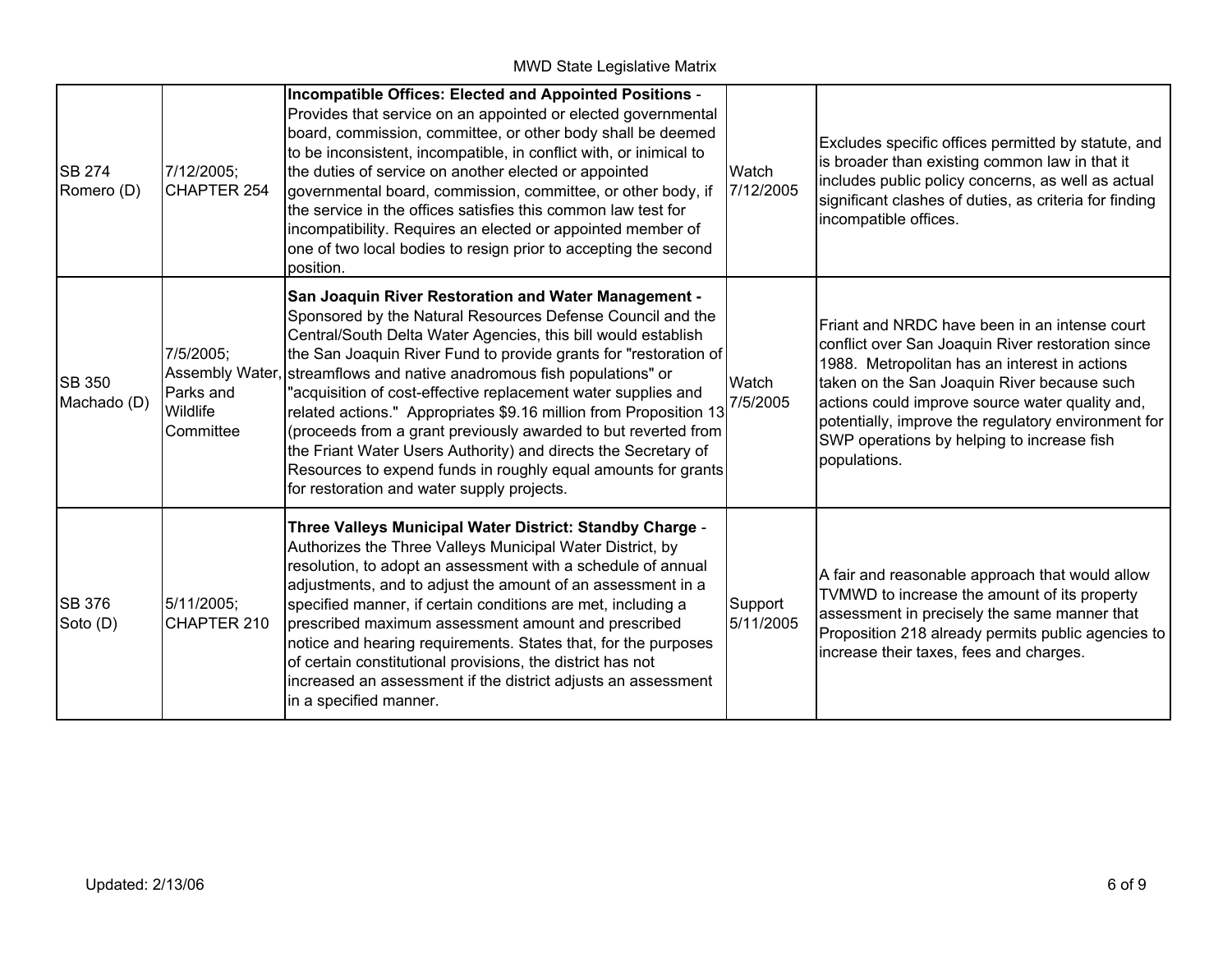| <b>SB 393</b><br>Ortiz (D)     | 5/10/2005;<br>Senate<br>(HELD BY<br><b>COMMITTEE)</b> | Special Districts - Requires audits of special purpose districts<br>to be performed in accordance with government auditing<br>standards for financial audits. Requires the governing boards of<br>special districts to conduct legal and ethics orientation sessions Oppose<br>that governing board members would be required to attend, if<br>they choose to receive compensation for their activities.<br>Specifies whistle-blower protections for members who make<br>protected disclosures of improper governmental activities.                                          | 5/10/2005            | This bill unfairly singles out special districts and the<br>travel reimbursement restrictions that remain in the<br>measure are too inflexible and may not allow for<br>necessary travel.                                                                                                                                                                                                                                                                                                                                                                                                                                             |
|--------------------------------|-------------------------------------------------------|------------------------------------------------------------------------------------------------------------------------------------------------------------------------------------------------------------------------------------------------------------------------------------------------------------------------------------------------------------------------------------------------------------------------------------------------------------------------------------------------------------------------------------------------------------------------------|----------------------|---------------------------------------------------------------------------------------------------------------------------------------------------------------------------------------------------------------------------------------------------------------------------------------------------------------------------------------------------------------------------------------------------------------------------------------------------------------------------------------------------------------------------------------------------------------------------------------------------------------------------------------|
| SB 429 Florez 7/7/2005;<br>(D) | <b>VETOED</b>                                         | <b>Recreational Bathing: Sanitation - Requires the Department</b><br>of Health Services to convene a public advisory group to advise<br>the department on the development of minimum standards for<br>sanitation of high-use or priority freshwater bathing areas.<br>Requires the department to purpose to the Legislature<br>minimum sanitation standards for the recreational use of the<br>public freshwater bathing areas.                                                                                                                                              | Watch<br>5/27/2005   | While Metropolitan exercises strict control of its<br>drinking water reservoirs and is subject to both<br>local and State regulatory authority, water obtained<br>through its State Water Project contract is subject<br>to the conditions and concerns addressed in SB<br>429. Lake Perris in Riverside County has long-<br>standing water quality concerns from its shoreline<br>bathing beaches and the degraded microbiological<br>quality of State Project Water.                                                                                                                                                                |
| <b>SB 543</b><br>Margett (R)   | 8/15/2005;<br>CHAPTER 263                             | State Water Project - Establishes a permit program for<br>encroachments on State Water Project rights-of-way. Makes<br>any person who makes an alteration, improvement,<br>encroachment, or excavation within the right-of-way acquired<br>for the State Water Resources Development System, without a<br>permit, guilty of a misdemeanor. Provides for civil penalties.<br>Makes it unlawful for any person to drain water or permit water<br>to be drained from a person's lands on to the right-of-way or to<br>obstruct any watercourse or to store or distribute water. | Support<br>8/15/2005 | The measure grants DWR the necessary authority<br>to approve and, where necessary, remove<br>encroachments on SWP lands. The bill formerly<br>included significant problems for Metropolitan and<br>other State Water Contractors (SWC). However,<br>as requested by MWD and the State Water<br>Contractors, the August 15 version of the bill<br>includes the requirement that DWR issue a<br>general permit for routine operations of state water<br>contractors. This will ensure that contractors will<br>not be subject to burdensome permitting<br>processes. Consequently, Metropolitan is now in<br>full support of the bill. |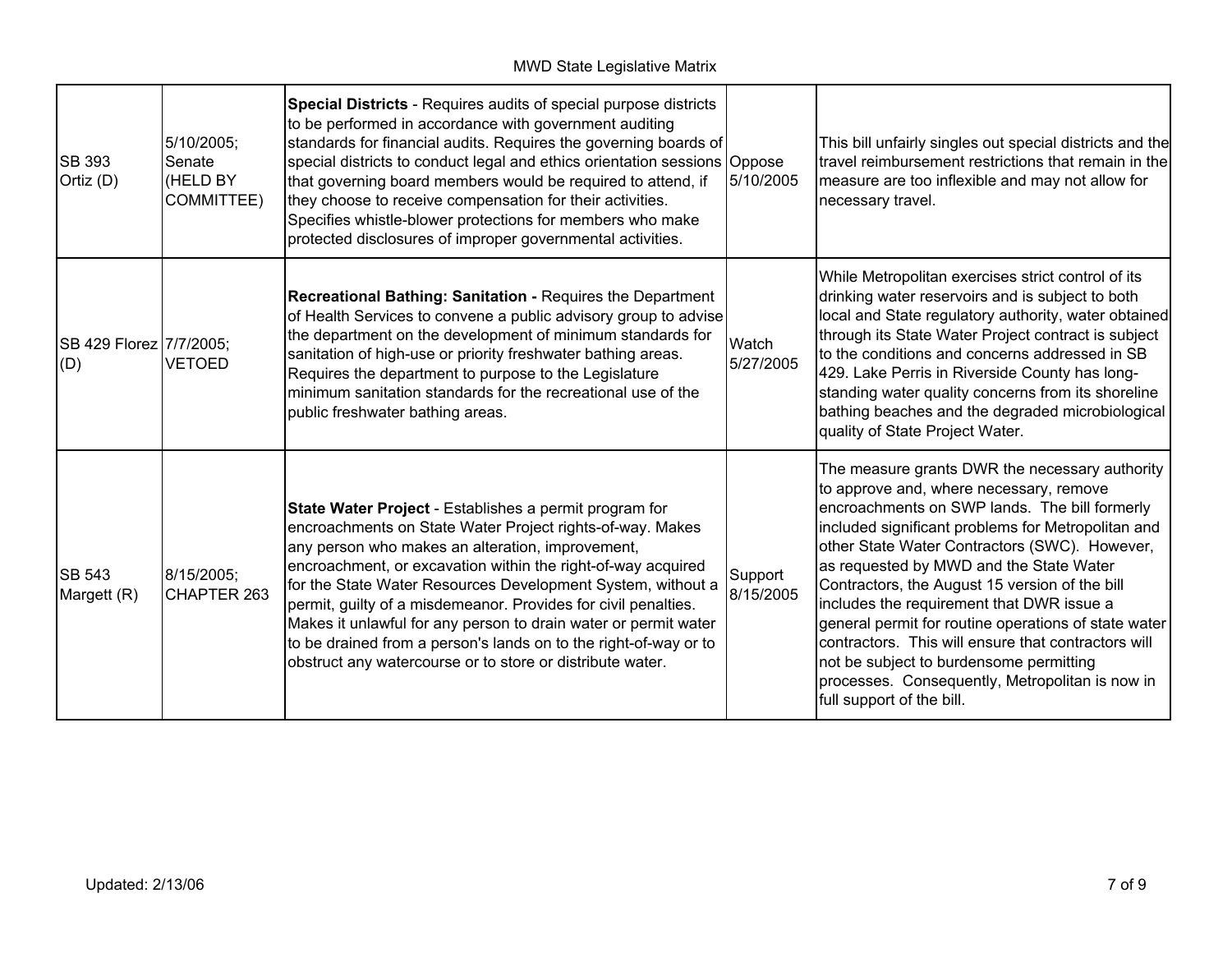MWD State Legislative Matrix

| SB 820 Kuehl 9/2/2005;<br>(D) | <b>VETOED</b>                                                         | Water - Amends disclosure requirements for certain<br>information pertaining to water use and planning. Expands the<br>base of information with agricultural and urban water use to<br>improve the state's ability to plan for continued future growth<br>and development. Does not impose any regulation or change<br>to existing groundwater rights law but improves public access to<br>information concerning California's ground and surface water<br>resources.                                                                                  | Support<br>8/15/2005    | This bill promotes better planning by state and<br>local planning agencies and will provide a<br>heightened level of reliability and certainty to<br>existing and future customers of state, regional<br>and local water purveyors. Recent amendments to<br>the bill clarify provisions regarding energy<br>consumption and the public process requirements<br>for the California Water Plan and Urban Water<br>Management Plans.                                                           |
|-------------------------------|-----------------------------------------------------------------------|--------------------------------------------------------------------------------------------------------------------------------------------------------------------------------------------------------------------------------------------------------------------------------------------------------------------------------------------------------------------------------------------------------------------------------------------------------------------------------------------------------------------------------------------------------|-------------------------|---------------------------------------------------------------------------------------------------------------------------------------------------------------------------------------------------------------------------------------------------------------------------------------------------------------------------------------------------------------------------------------------------------------------------------------------------------------------------------------------|
| SB 866 Kehoe<br>(D)           | 4/19/2005;<br>Senate<br><b>YEAR BILL)</b>                             | Water Use Measurement Information - Requires the<br>Department of Water Resources to prepare and submit to the<br>Legislature a report with regard to various matters concerning<br>water use measurement information. Requires the department<br>(TWO to conduct a study to determine the cost-effectiveness of more<br>accurate farm-gate measurement and report to the Legislature.<br>Requires the department to develop and implement jointly with<br>the Department of Health Services the use of a coordinated<br>water use reporting database. | Support                 | Creates a single point of information for<br>agricultural and urban water uses and would help<br>Metropolitan develop better water supply strategies<br>and help determine the effectiveness of existing<br>water measurement practices in the state. In light<br>of pending discussions on a long-term finance plan<br>for the CALFED Bay-Delta Program and the<br>pending fiscal/program review undertaken by the<br>Schwarzenegger Administration, the bill was made<br>a two-year bill. |
| <b>SB 977</b><br>Ashburn (R)  | Senate<br>Environmental<br>Quality<br>Committee<br>(TWO-YEAR<br>BILL) | Hazardous Substances: Perchlorate - Contains provisions<br>governing perchlorate contamination prevention, defines<br>""perchlorate"" to mean all perchlorate-containing compounds,<br>and ""perchlorate material"" to mean perchlorate and all<br>perchlorate-containing waste. Specifies that ""perchlorate""<br>does not include perchlorate located in unused military<br>munitions.                                                                                                                                                               | Watch                   | Position based on Board-adopted policy principle.                                                                                                                                                                                                                                                                                                                                                                                                                                           |
| <b>SB 978</b><br>Ashburn (R)  | Senate<br>(TWO-YEAR<br>BILL)                                          | Water Use: Military Land and Housing Areas - Requires an<br>urban water supplier to install water meters on all municipal and<br>industrial water service connections that are located in its<br>service area. Requires an urban water supplier to charge each<br>customer that has a service connection for which a water meter Amended<br>has been installed, based on the actual volume of deliveries, as<br>measured by a water meter.                                                                                                             | Oppose<br><b>Unless</b> | Position based on Board-adopted policy principle.<br>To the extent that Metropolitan's water serves<br>military bases, this bill impedes efforts to<br>implement water-use efficiency across all classes<br>of customers in an equitable manner.                                                                                                                                                                                                                                            |